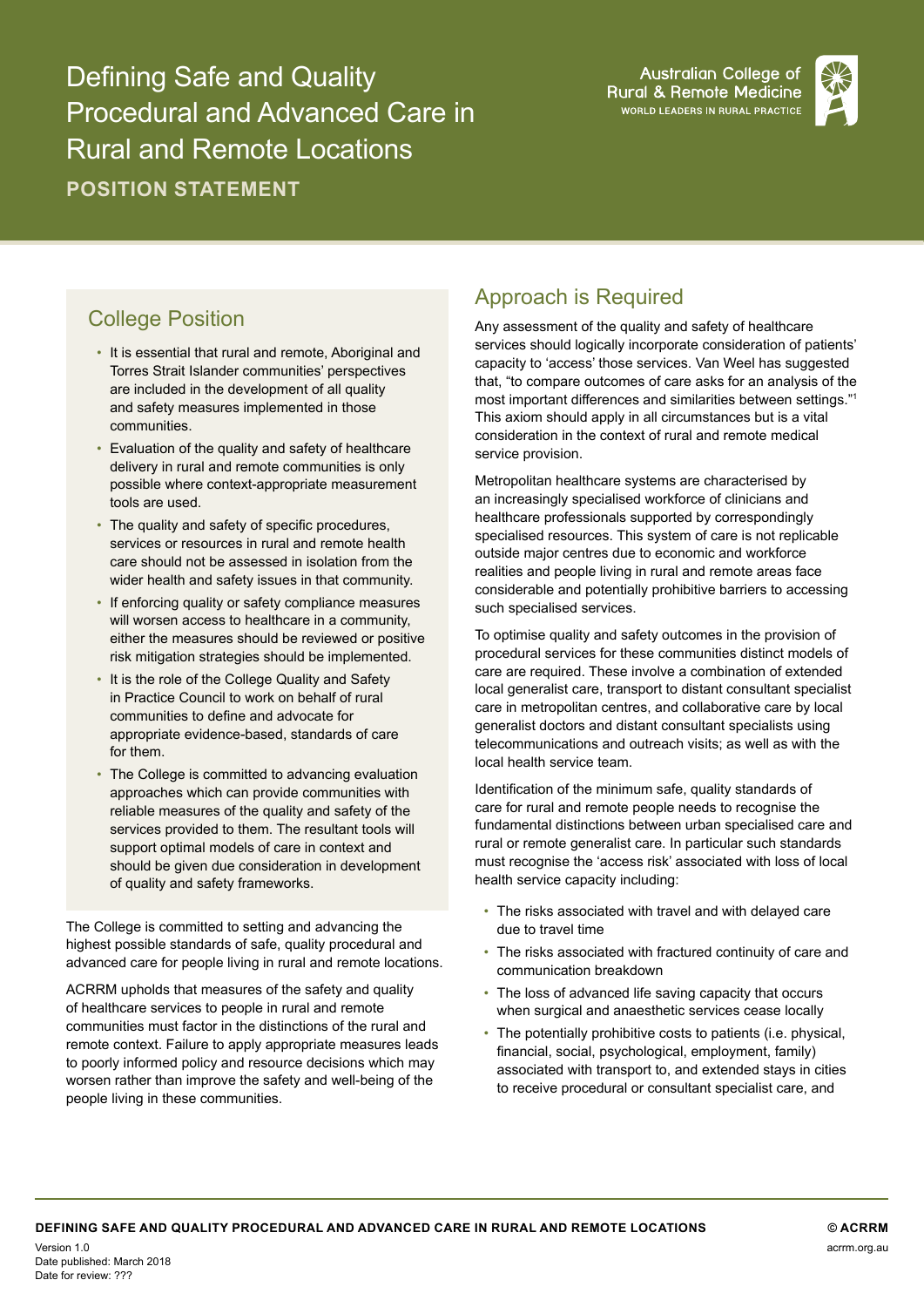• The interdependence and inherent fragility of the rural and remote team skill set whereby the loss of provision of any given service can lead to loss of local provision of other services in a domino effect. (For example, rural generalist doctors who provide anaesthetic services are more skilled and practiced in emergency management of airways and resuscitation. Closing obstetrics and operating theatres causes loss of local anaesthetic clinicians which will reduce the capacity for emergency management in the community.)

A safety determination recommending a restriction of local procedural and advanced care services therefore should be required to demonstrate that risks to local safety of maintaining local services are greater than the risks to that community of removing them.

Where unacceptable risk is identified, broader consideration should be given to positive risk mitigation strategies such as improved resourcing, better care pathways, practitioner upskilling and provision of expert assistance.

# Quantifying 'Access Risk'

Australia is moving toward increasing levels of quality and safety compliance. It is of concern that compliance frameworks are commonly being designed based on highlyspecialised (high volume, narrow scope, resource intensive) service models. Benchmarks set according to these models of care can present prohibitive compliance conditions for rural and remote procedural and advanced care services and result in loss of local capacity.

Approximately one-third of Australians live in rural areas. These people have significantly poorer health status than their urban counterparts by all key indicators, $\mathrm{^{2}}$  they receive considerably less of the Government's annual spend on health services,<sup>3</sup> and one in five rural people continue to report longer than acceptable waiting times to see a general practitioner.4

The loss of local services has clear and quantifiable impacts on the quality and safety of health services available to these communities.

- 'Quality care' includes delivering the healthcare that is demanded. Many members of rural and remote communities prefer to receive procedural care locally hence these services are essential to quality delivery.<sup>5</sup>
- The people that consistently record the nation's poorest health statistics are likely to be most impacted by loss of local rural services. Local access to hospitals and advanced care is especially important for those who lack the financial and personal support to enable transport to, and extended stays in cities. Rural and remote communities include a high proportion of the chronically ill, Aboriginal and Torres Strait Islander peoples, isolated single parents, the aged and the most poor.<sup>6</sup>
- The loss of maternity services in rural towns diminishes health service quality for rural communities and significantly lowers maternal safety. Local services are essential to deal with obstetric emergencies and studies have clearly linked the need for extended travel time to access maternity services to increased rates of mortality and adverse outcomes.7 Canadian studies have found that women with no local access to maternity services have worse maternal and newborn outcomes than women from similar communities with local access to even limited birthing services.<sup>8</sup>
- Extensive literature documents the risks associated with patient travel to access distant health care.<sup>9,10,11</sup> One study of stroke care for example found that the clinical risks of longer journeys outweighed the benefits of accessing the tertiary service.<sup>12</sup> Another study found that for every mile a seriously injured person had to travel to hospital, the risk of death increased by one per cent.<sup>13</sup>
- International studies have shown that longer journeys discourage the use of healthcare services.14 The much lower use of both Pharmaceutical Benefits Scheme and Medicare services recorded by rural people relative to people in major cities would suggest that this is also the case in Australia.15

## Low Volume Practice and Quality and Safety

There is a trend among policy makers to cite a statistical correlation between positive patient outcomes and high volume of practice as a rationale for using volume of practice as a proxy measure of capacity for safe practice. In particular, volume of caseload is increasingly being used to determine rural practitioners' suitable credentialing and scope of practice in procedural and advanced care skills.

The inevitable impact of this approach is to constrict rural services (where only low volume practice maybe possible) in favour of centralised urban specialised care.<sup>16</sup>

Systematic reviews of the body of evidence supporting this correlation have deemed it unreliable as a guide to policy action. They cite a number of reasons including the incompatibility of comparative datasets and the lack of a consistent definition of high and low volume as well as outcomes.17,18,19 The most significant problem with the available data as a policy guide is that a causal link between volume and outcomes has not been established.

Importantly, the tacit presumption that '*practice makes perfect*', that is that practitioners' capacity to safely perform tasks increases with repeated performance over a period of time is not evidentially supported. A number of seminal studies have specifically examined this notion and found no such effect.20,21 Practice makes permanent, but does not guarantee competency.22 In fact there are a number of confounding variables that warrant consideration.

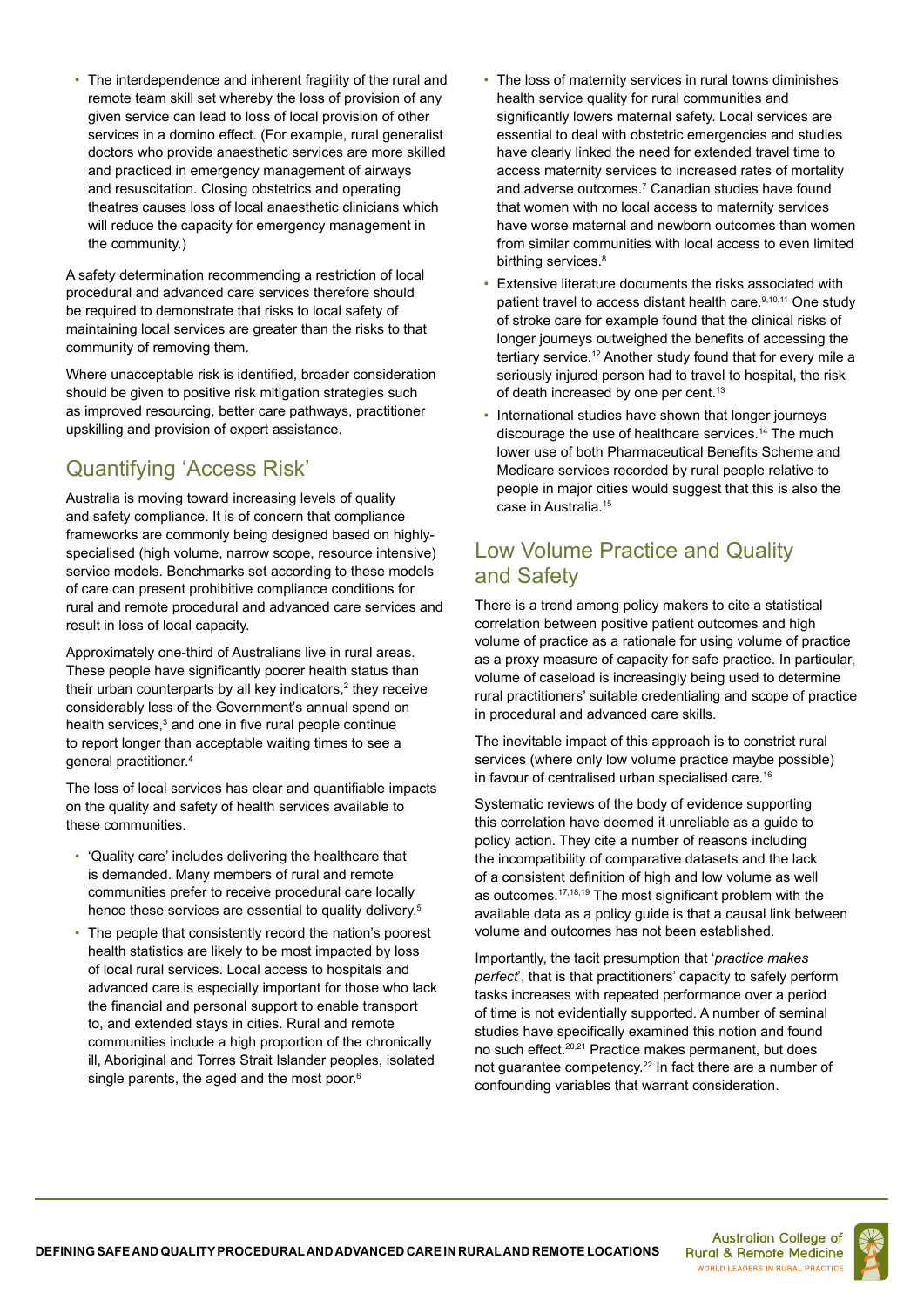- **1.** Whilst there is a positive relationship between case volume and outcome the relationship is not direct. Significant variation occurs, with some high volume units having poorer outcome statistics than low volume units. It is apparent that other factors must influence the outcomes rather than simply volume *per se*. It is suggested that specific clinical processes of care allied with the procedure, rather than the frequency of undertaking the procedure, may contribute to determining outcomes.<sup>23</sup>
- **2.** Case-mix factors reflect the marked disparity between rural and urban communities (which could be described as low volume and high volume communities). Rural patients are sicker and have a higher risk than their urban counterparts for any procedure. So the sicker population is dispersed in smaller communities with low case volume.
- **3.** These differences are likely to be further exacerbated by the fact that the people in rural communities with the highest needs and lowest health status are also those most likely to utilise local rural hospitals while those rural people with the health, wealth and social supports to enable extended stays in cities would be the most likely to be in a position to use the more highly-resourced urban hospitals.
- **4.** Lower performance by low volume hospitals may also reflect the lower (and potentially inadequate) resource levels including support staff in the smaller rural hospitals compared with the larger urban hospitals. Should this be the case, using case volume as a proxy measure of individual practitioners' professional capacity, instead of highlighting the need for better resourcing, would serve as justification for further restricting local service delivery and hence further diminishing local access to care.

The oft cited evidence base for a positive volume/outcomes relationship discounts the substantive literature suggesting as good or better outcomes being achieved in rural areas relative to urban areas. This is apparent across the care spectrum including in surgery, <sup>24,25,26,27,28</sup> cardiovascular medicine,29,30,31 obstetrics,32,33,34 anaesthesia,35,36 and chronic disease management.37 These exemplary models of care in rural (i.e. low volume) contexts clearly refute the contention that only 'high volume' can cause successful outcomes and warrant close attention by policy makers to identify the factors affecting their success.

#### Alternative Approaches to Determining Safe, Quality Rural Procedural and Advanced Care

It is beholden of the College to work continuously to identify and refine evidence-based standards to describe best practice and minimise safety risks in rural and remote contexts, and tools to measure compliance with these.

Clearly a more nuanced and context sensitive approach is required to support safe, quality care by doctors in rural and remote health services.

Standards appropriately should incorporate measures of 'access risk' and reference holistic outcomes (timeliness of care, patient focus of care, psycho-social disruption or support etc.). They should allow flexibility of models of care and service design to meet the needs of communities and to recognise the role of rural practitioners to stratify risk.

### Arts Framework

One effective way to assess such doctors' and their respective services' capacity to provide care at acceptable levels of quality and safety is to take a complex risk analysis approach. This should consider the service and its attendant risks in the context of the patient, the practitioner and the community.

Doctors that provide procedural and advanced services in rural areas need to be trained in the complex clinical decisionmaking that is required to ensure the safest possible clinical decision is made in any given circumstance. They also need to be trained to become self reflective doctors who know and recognize what is outside of their skill and scope and take responsibility for upskilling to ensure they are maintaining competence and confidence as required.

McConnell, Pashen and McLean have described and piloted an appropriate framework by which these risks might be effectively measured—"ARTS of rural and remote medicine' as outlined in Figure 1 below.

#### **Find out more**

If you have any queries relating to this Position Statement, please contact us by:

**Email: policy@acrrm.org.au Phone:** 1800 223 226 **Website: mycollege.acrrm.org.au / contact-us**



*ACRRM acknowledges Australian Aboriginal People and Torres Strait Islander People as the first inhabitants of the nation. We respect the Traditional Owners of lands across Australia in which our members and staff work and live, and pay respect to their Elders past present and future.*

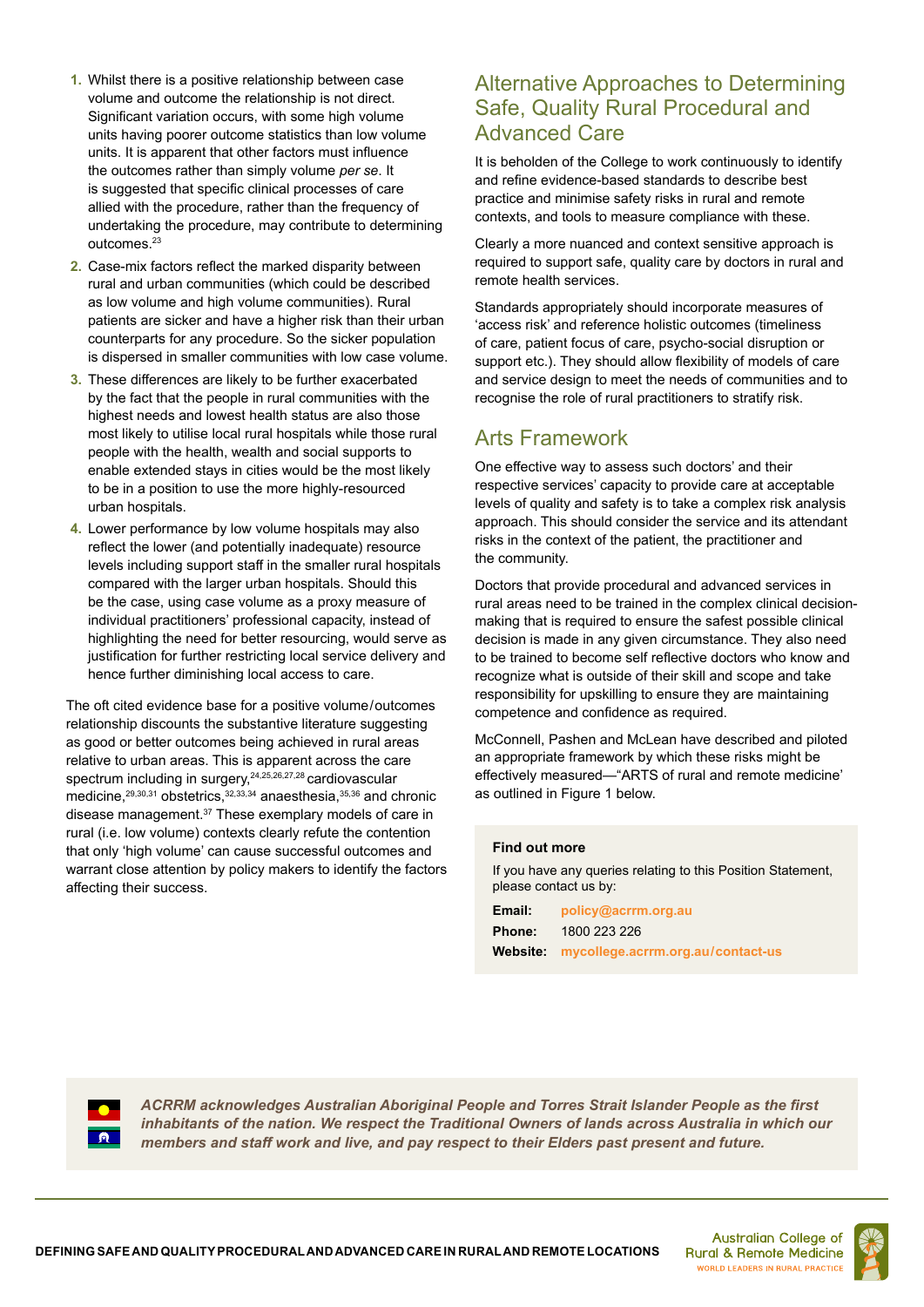#### **Figure 1: The ARTS Framework**

| The ARTS of rural and remote medicine (assessment, resources, transport, support)<br>Level of risk for patient (P), doctor (D), and community (C)                                                                                                                                                                                               |   |   |   |
|-------------------------------------------------------------------------------------------------------------------------------------------------------------------------------------------------------------------------------------------------------------------------------------------------------------------------------------------------|---|---|---|
| <b>Risk Identification</b>                                                                                                                                                                                                                                                                                                                      | P | D | C |
| <b>Assessment (situational analysis)</b>                                                                                                                                                                                                                                                                                                        |   |   |   |
| <b>Complexity</b><br>What risk of error does the clinical content and complexity result in? For example, is the clinical context<br>acute or chronic, what speed of clinical response is required, are the diagnoses and treatment straight<br>forward or are there multiple steps required? Are there complex communication needs?             |   |   |   |
| <b>Socioeconomic factors</b><br>What risk will there be to the patient / family and community in relation to dislocation, cost, income and<br>productivity?                                                                                                                                                                                     |   |   |   |
| <b>Cultural and psychological factors</b><br>This risk relates primarily to those resulting from the patient and community's belief systems around illness,<br>treatment and expectations, and around communication. For the doctor, it revolves around medicolegal risk<br>and the pressures on management decisions from nonclinical sources. |   |   |   |
| <b>Public health issues</b>                                                                                                                                                                                                                                                                                                                     |   |   |   |
| This relates to infection control, occupational or environmental health issues, health promotion activities,<br>and the risk to doctors, family, and team from contagious illness.                                                                                                                                                              |   |   |   |
| <b>Resources</b>                                                                                                                                                                                                                                                                                                                                |   |   |   |
| Human<br>Given the available local human resources, what risk is there for the patient in this clinical context? Will safety for<br>patents, practitioners, and the community be compromised by the demands of this case on local resources?                                                                                                    |   |   |   |
| <b>Advice and information</b><br>Is the availability of clinical information and specialist advice in this context adequate for patient safety or<br>doctor support?                                                                                                                                                                            |   |   |   |
| <b>Technical</b><br>What risk is there for the patient in this clinical context given the physical infrastructure (facilities,<br>communications, etc.)?                                                                                                                                                                                        |   |   |   |
| <b>Transport</b>                                                                                                                                                                                                                                                                                                                                |   |   |   |
| <b>Additional risks</b><br>What additional risk is there for the patient, doctor, and other health personnel in this clinical context if<br>transport is required?                                                                                                                                                                              |   |   |   |
| <b>Support</b>                                                                                                                                                                                                                                                                                                                                  |   |   |   |
| Psychological<br>What are the risks to the patient and family, doctor, team and family, and community, in this clinical context<br>given the psychological (and professional) supports available to each?                                                                                                                                       |   |   |   |
| <b>Management and organisational</b>                                                                                                                                                                                                                                                                                                            |   |   |   |
| Are there systems in place that support the management of this case, or are they a barrier? Is the local (and<br>distant) management supportive and enabling, or is it a battle to manage this case in the patient's best interest?                                                                                                             |   |   |   |
|                                                                                                                                                                                                                                                                                                                                                 |   |   |   |

From: McConnell F, Pashen D, McLean R. (2007) The ARTS of risk management in rural and remote medicine. *Can J Rural Med.* 12(4). Developed with the guidance and assistance of Dr Bruce Cameron.